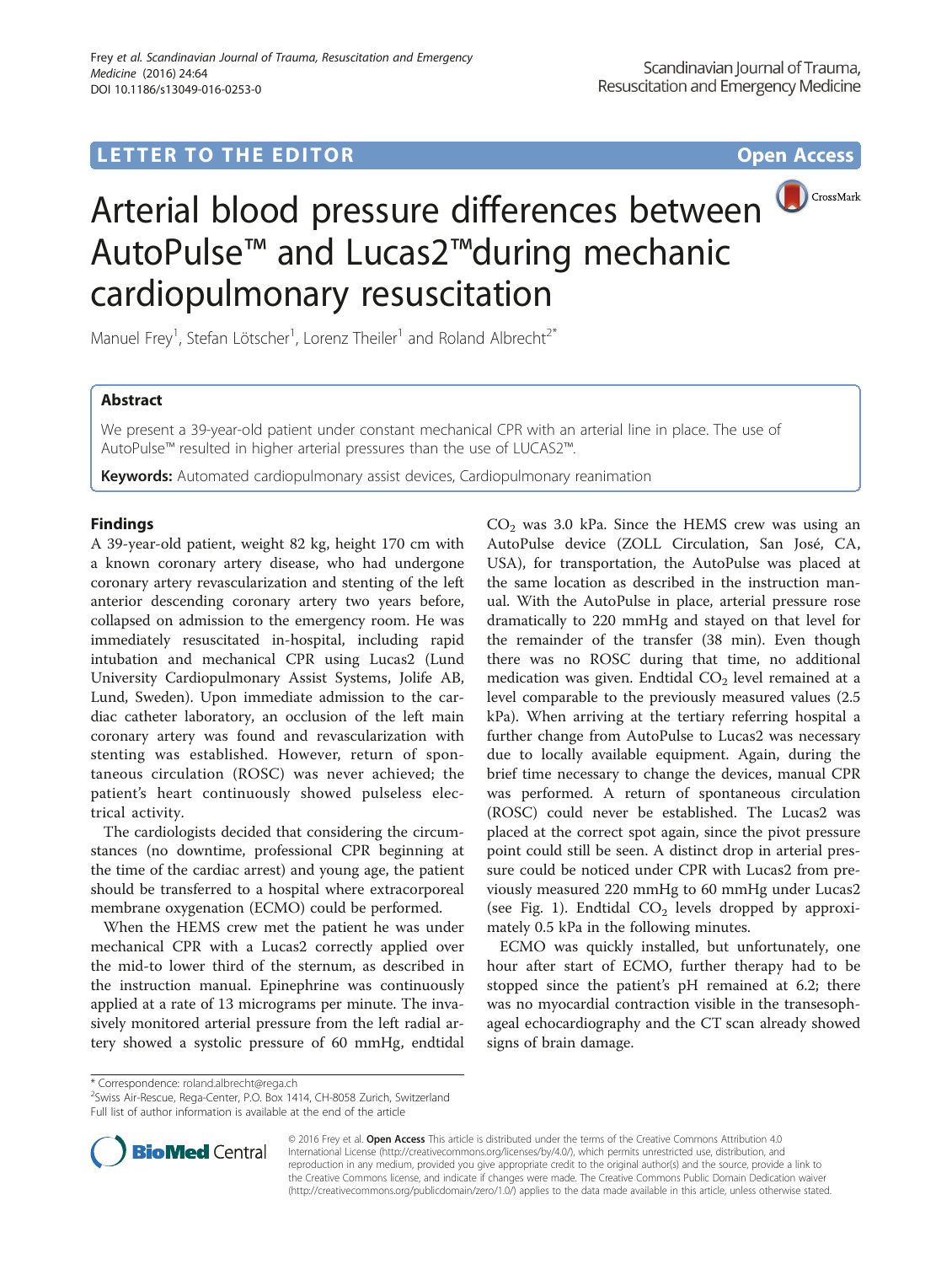<span id="page-1-0"></span>

#### Discussion

To our knowledge, this is the first report of the loaddistributing band AutoPulse and the piston-driven system Lucas2 being used in the same patient while arterial blood pressure was continuously measured invasively by arterial cannulation. The change in blood pressure after exchanging the devices was impressive and is subject for discussion. The fact that both in the departing and in the arriving hospital the pressure was lower using Lucas2, while great emphasis was given on correct device placement, most likely rules out a misplacement of the device. Our findings corroborate an earlier technical report, which showed greater flow generated by AutoPulse [[1\]](#page-2-0). In that study, which was supported by the manufacturer of the AutoPulse, deeper compression, longer depression time and stronger compression force were described as reasons for the higher peak power of AutoPulse. This could be a possible explanation for the higher incidence ROSC in the load-distributor group (odds 1.6 versus mechanical CPR) compared to the piston-driven group (no change versus mechanical CPR) found in a meta-analysis by Westfall et al. [\[2](#page-2-0)]. So far, only few studies comparing arterial pressure, coronary perfusion or myocardial perfusion were performed. Halperin et al. [\[3\]](#page-2-0) demonstrated in a porcine model that the mean coronary perfusion pressure was 21 mmHg using AutoPulse compared to 14 mmHg in the manual CPR group. Timerman et al. showed in 2003 [[4\]](#page-2-0) that using AutoPulse under CPR resulted in increased aortic pressure (mean 153 mmHg versus 115 mmHg in the manual CPR group). Of note, all four studies mentioned were not fully independent from the manufacturers of AutoPulse. Consequently, in a recent meta-analysis by Li et al. [[5\]](#page-2-0), lower survival rates and no advantage of using mechanical compression devices were found for both inhospital and out-of-hospital cardiac arrest patients. Additionally, in a retrospective analysis by Koga et al. [[6](#page-2-0)], the use of AutoPulse was associated with higher rates of posterior rib fractures and abdominal injuries compared with manual chest compression.

As a final remark, our case report describes the difference in performance of two mechanical resuscitation devices; it does not focus on the overall medical treatment of the patient. Current ERC guidelines [\[7](#page-2-0)] do not recommend prolonged mechanical resuscitation in patients without ROSC despite successful coronary revascularization, and further high doses of epinephrine were not applied during transport. While the air transport of this patient reflects a desperate last-ditch attempt to safe a patient's life, it is not backed by current guidelines.

#### Conclusion

AutoPulse seemed to produce higher systolic and mean arterial pressures in this patient compared with Lucas2. The final reason for this observation remains unclear and further independent investigations are warranted.

#### Competing interests

The authors declare that they have no competing interests.

#### Authors' contributions

MF collected the data and wrote the first draft of the manuscript. SL helped in writing the manuscript and obtained missing data. LT wrote the final manuscript and helped interpreting the data. RA initiated the writing of the manuscript and helped with the final version of the manuscript. All authors read and approved the final manuscript.

#### Author details

<sup>1</sup>Department of Anaesthesia and Pain Therapy, University Hospital Inselspital University of Bern, Bern, Switzerland. <sup>2</sup>Swiss Air-Rescue, Rega-Center, P.O. Box 1414, CH-8058 Zurich, Switzerland.

Received: 13 March 2016 Accepted: 21 April 2016 Published online: 30 April 2016